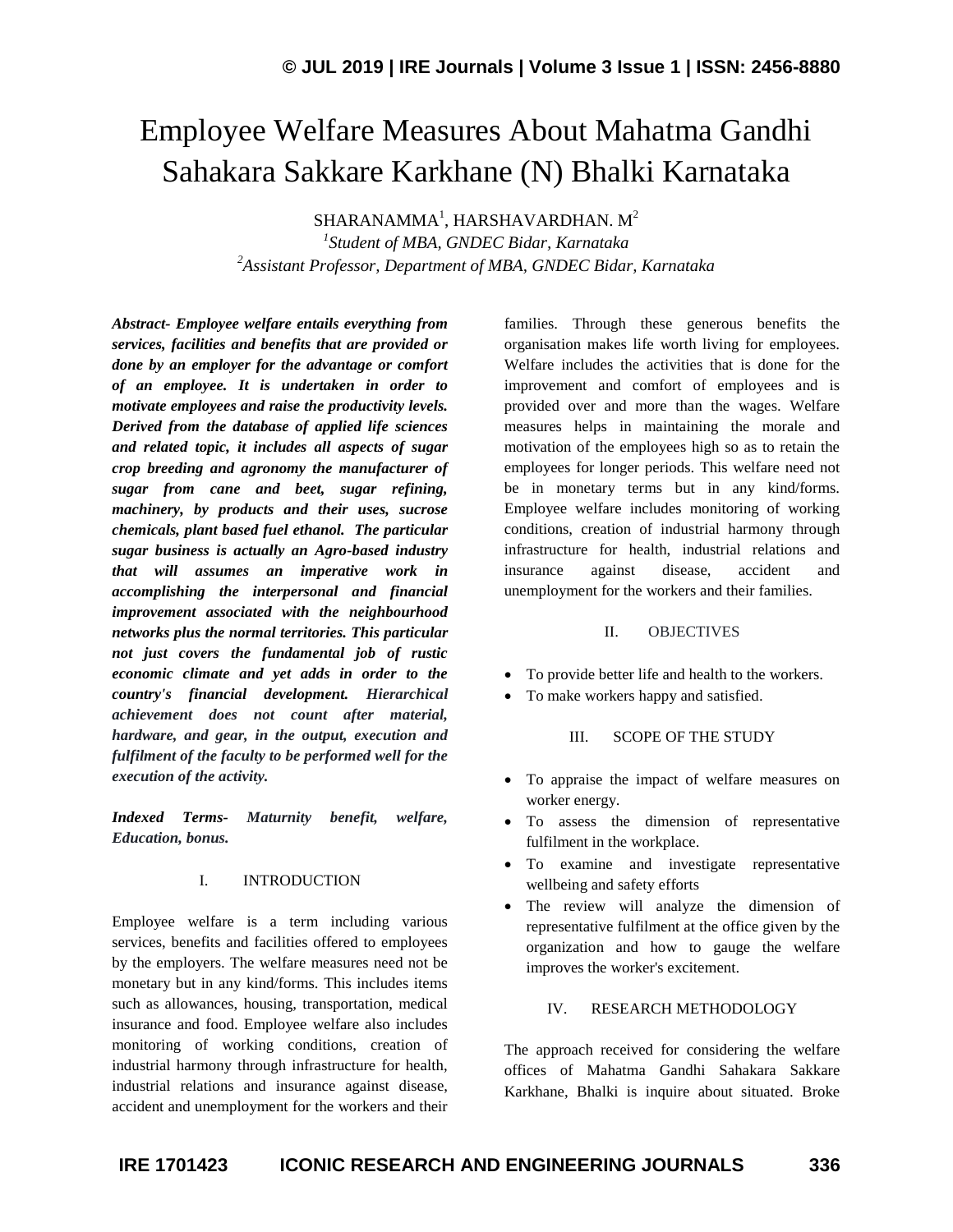down data has been gathered from the association's HRD authorities. What's more, data gathered from representatives and perceptions on worker work circumstances when visiting an assortment of Organization locales.

• Secondary Data: A short presentation and data has been given by the officers who have been accounted for to become familiar with the point. More data has been gathered from reports, diaries, from records kept up by the applicable divisions.

### V. LITERATURE REVIEW

A good examination by Kumar and Yadav (2002) entitled the dimension of fulfilment of representatives' welfare plans at the sugar plant in the Gorakhpur division, proclaiming the general dimension of worker fulfilment of the welfare conspire under the individual sugar industry and the State.

Johnson, Sparrow, Clegg, and Birdi (2006) ponder key carry out, that are observed to be related to work association. These types of practices incorporate trust in associations, having to be better, acknowledge business settings and "winning pictures",

Joseph et. al. (2009) learned in the content that the structure of the welfare state with the consistency of government disability. Government authorities, businesses and worker's organizations are building up a ton of conditions.

Manzini and Gwandure (2011) consider the idea of employee welfare consistency has already been used by numerous associations as a process for representative success; particularly in the flexible business since the related issues can cause low quality of life for staff and execution problem.

Lalitha and Priyanka (2014) expressed that the benefits of thriving needs to be in money related phrases as well as in any sort/structure. Representative Welfare incorporates observing work conditions, orchestrating industry through framework for wellbeing, creating connections and protection against sickness, mishap and joblessness for specialists and their families.

Patro (2015) in a relative investigation of welfare in the general population and private parts finds that representatives "welfare offices are the fundamental measurement to directing workers' affiliations.

## VI. THEORETICAL BACKGROUND

## EMPLOYEE WELFARE MEASURES

Employee welfare means "the efforts to make life worth living for workmen. According to Todd "employee welfare means anything done for the comfort and improvement, intellectual or social, of the employees over and above the wages paid which is not a necessity of the industry.

The following are the features of employee welfare:

- 1. Employee welfare is a comprehensive term including various services, facilities and amenities
- 2. Provided to employees for their better living, Welfare measures are in addition to regular wages and other economic benefits available
- 3. Employees under legal provisions and collective bargaining. The basic purpose of employee welfare is to develop the lot of the working class and thereby developing a sense of belongingness
- 4. Employee welfare is an essential part of social welfare. It involves adjustment of an employee's work life and family life to the community or social life.
- 5. Welfare measures may be both statutory and voluntary.

### VII. ANALYSIS AND INTERPRETATION

Table 1: Does the company provide maternity leave to female employees?

| Option         | No. of<br>employees | $%$ of<br>employees |
|----------------|---------------------|---------------------|
| Yes            | 29                  | 58                  |
| N <sub>0</sub> | 21                  | 42                  |
| Total          | 50                  | 100                 |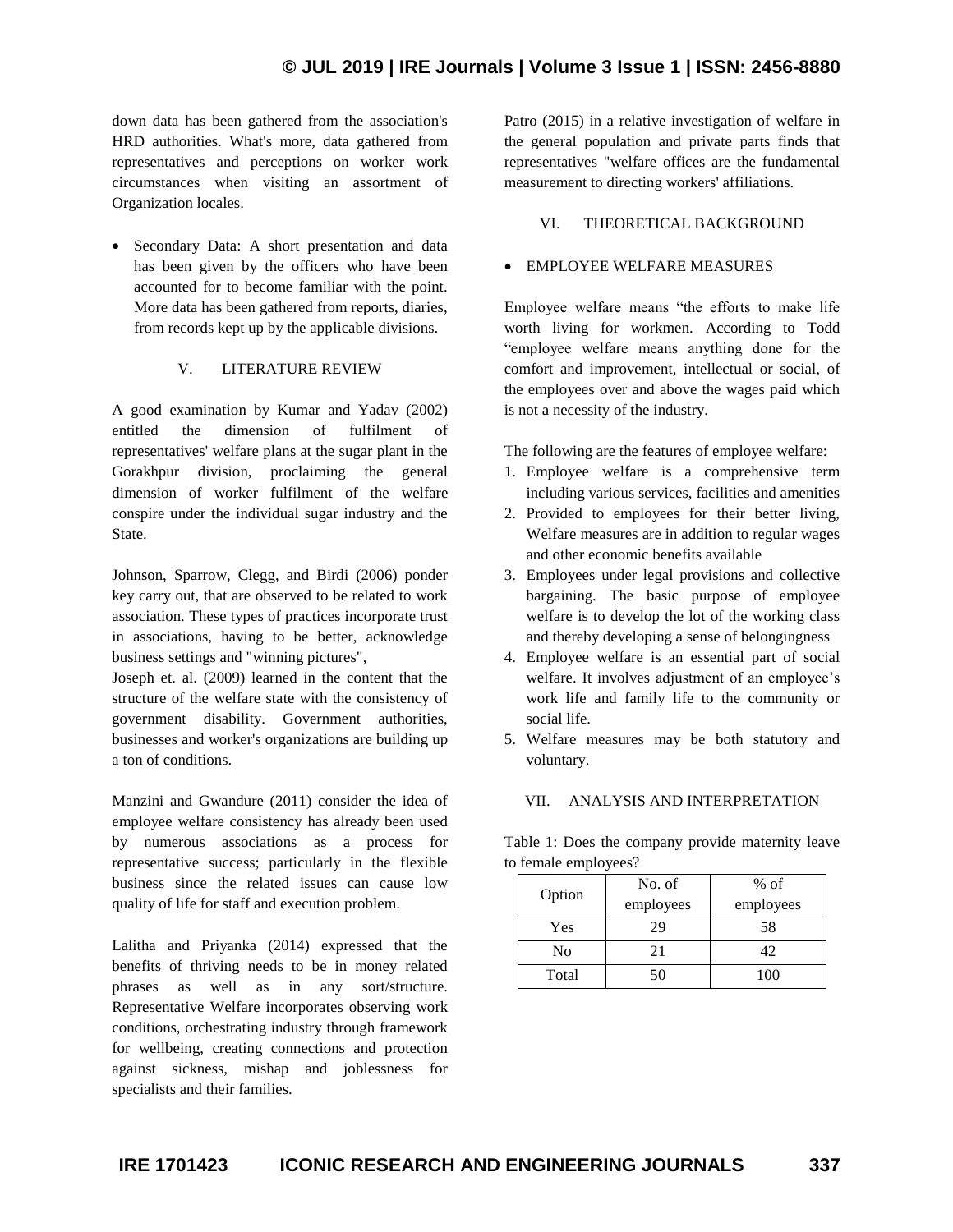## **© JUL 2019 | IRE Journals | Volume 3 Issue 1 | ISSN: 2456-8880**



Analysis and Interpretation:

From the above table it was found that 58% respondent said of the female employees availing the maternity leaves whereas 42%says that maternity leaves are not providing to the female employee. It was found that58% maximum employees they are getting maternity leaves and contract employees there is no maternity leave in the organization.

Table 2. What are the allowances paid by the company?

| Option       | No. of<br>Employees | % of Employees |
|--------------|---------------------|----------------|
| <b>Bonus</b> | 11                  | 22             |
| Vehicle      | 21                  | 42             |
| Medical      | 10                  | 20             |
| Loan         |                     | 16             |
| Total        |                     |                |



Analysis and Interpretation:

From the above it was found that 42% respondent said vehicle allowances 22% respondent said bonus.20%respondent said medical .16% respondents said. It was found it maximum employee's vehicle allowances paid by the company.

Table 3. How do you feel about shelters, restrooms and lunch rooms?

| Options              | No. of<br>Respondents | $%$ of<br>Respondents |
|----------------------|-----------------------|-----------------------|
| Highly               | 26                    | 52                    |
| Satisfied            |                       |                       |
| Satisfied            | 15                    | 30                    |
| <b>Not Satisfied</b> | q                     | 18                    |
| Total                | 50                    | 100                   |



#### Analysis and Interpretation:

From the above table it was found that 52% and 30% respondents said Highly Satisfied and Satisfied respectively whereas 18%respondents said not satisfied with the shelters, restrooms and lunch rooms. It can be interpreted that the maximum employees highly satisfied of rest rooms, lunch rooms in the organization.

Table 4. What do you think about paid leaves in your organization?

| Option         | No. of<br>Respondents | $%$ of<br>Respondents |
|----------------|-----------------------|-----------------------|
| Highly         | 15                    | 30                    |
| Sufficient     |                       |                       |
| Sufficient     | 26                    | 52                    |
| Not Sufficient |                       | 18                    |
| Total          | 50                    | 100                   |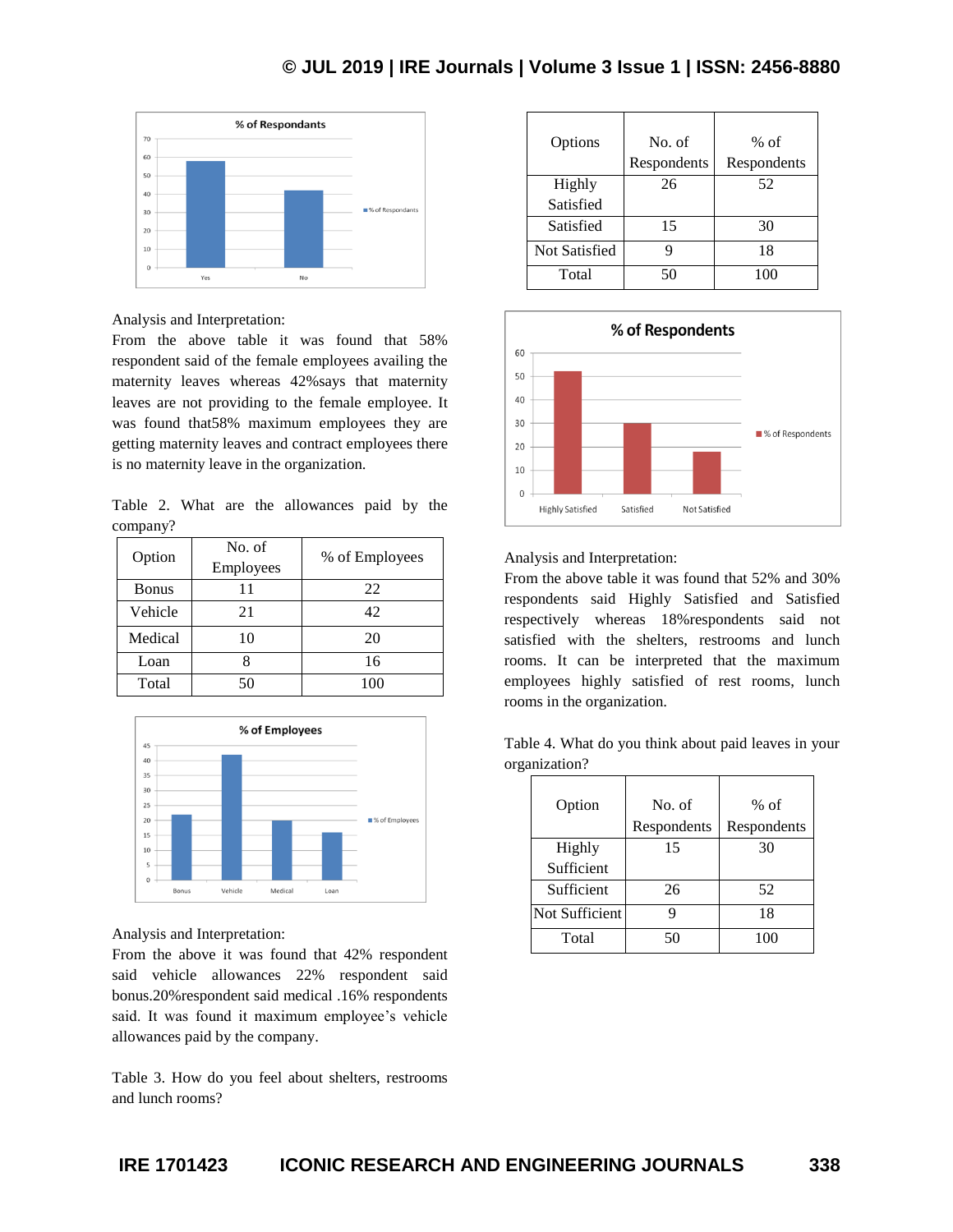

Analysis and Interpretation:

From the above table found that52% and 30% respondents said feel sufficient and highly sufficient about the paid leaves where as 18% of employees feel insufficient. It can be interpreted that the maximum employees highly sufficient in paid leaves in the organization.

Table 5. What do you think about safety facilities provided by the organization?

| Option         | No. of      | $%$ of      |
|----------------|-------------|-------------|
|                | Respondents | Respondents |
| Highly         | 21          | 42          |
| sufficient     |             |             |
| Sufficient     | 14          | 28          |
| Not Sufficient | 15          | 30          |
| Total          | 50          | 100         |



Analysis and Interpretation:

From the above table it was found that42% respondents said are highly sufficient with the safety facilities provided by the organization, 30% respondents said feel insufficient and 28% respondent'ssir employees feelsufficient. It was found it maximum safety facility provided by the female employees in theorganization.

| by the management? |           |                |
|--------------------|-----------|----------------|
| Option             | No. of    | $%$ of         |
|                    | Employees | Employees      |
| Excellent          | 16        | 32             |
| Good               | 23        | 46             |
| Poor               | 10        | 20             |
| Very Poor          |           | $\mathfrak{D}$ |
| Total              | 50        | 100            |

Table 6: Are you satisfied with the uniform provided



Analysis and Interpretation:

From the above table it was found that 46% of employees respondents the uniform provided by the management is good, 32% respondents states excellent, 20% states its poor whereas 2% of the employees feel the uniform provided by theorganization. It was found that maximum employees said employees satisfied the uniform in the organization.

#### VIII. FINDINGS

- Maximum employees 5-10 years working in organization.
- Most of the respondent vehicle allowances paid by the organization.
- Majority of respondents is ITI back ground in the organization.
- From the survey it was found that maximum employee respondents average of the housing facility.
- Most of the respondents that is 46% state the uniform is good in organization.
- 42% of respondents were monthly income of RS.10, 000-20,000.